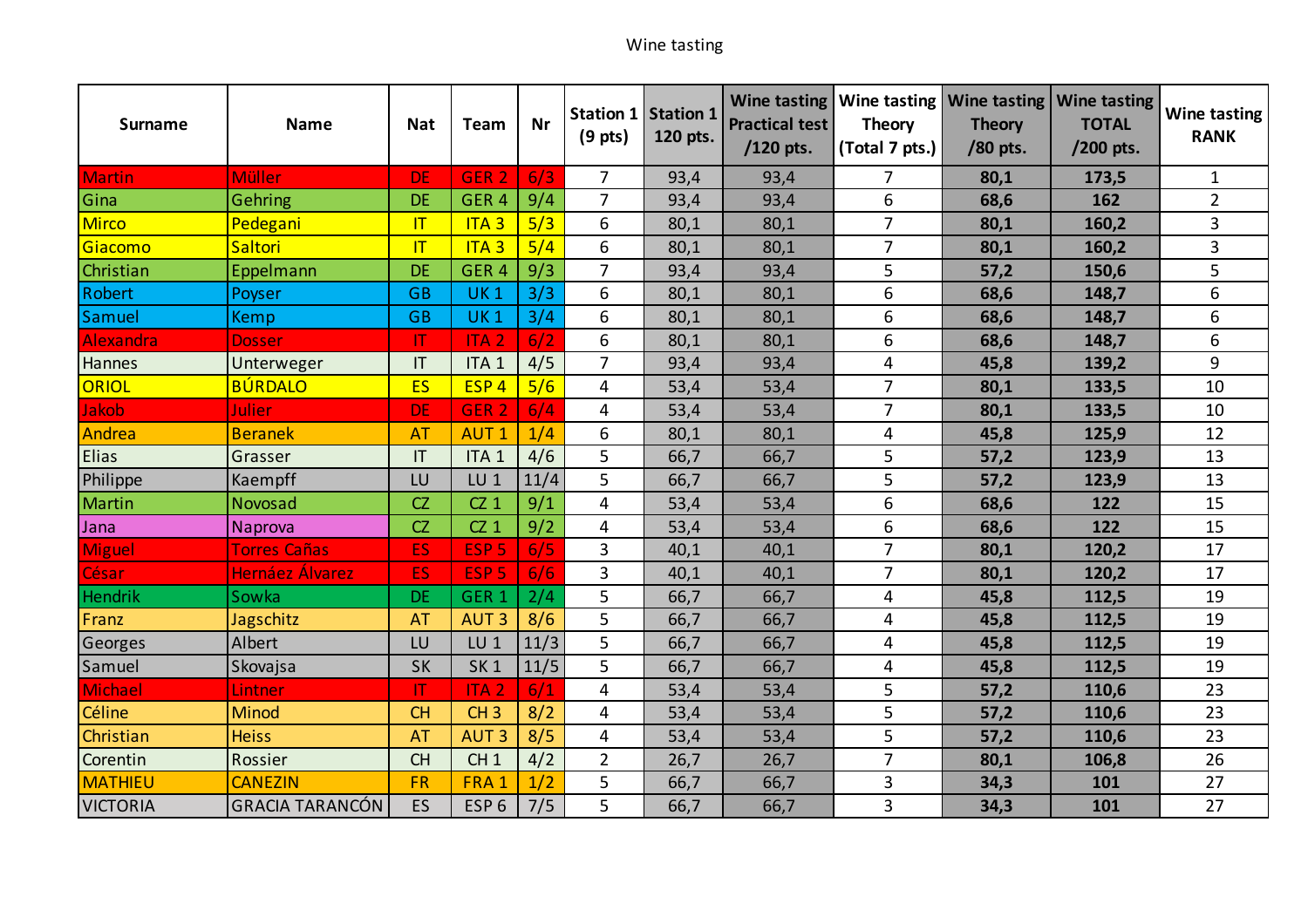## Wine tasting

| <b>Surname</b>     | <b>Name</b>           | <b>Nat</b> | Team             | <b>Nr</b> | $(9$ pts)      | Station 1 Station 1<br>120 pts. | <b>Practical test</b><br>/120 pts. | <b>Theory</b><br>(Total 7 pts.) | <b>Theory</b><br>/80 pts. | Wine tasting   Wine tasting   Wine tasting   Wine tasting<br><b>TOTAL</b><br>/200 pts. | Wine tasting<br><b>RANK</b> |
|--------------------|-----------------------|------------|------------------|-----------|----------------|---------------------------------|------------------------------------|---------------------------------|---------------------------|----------------------------------------------------------------------------------------|-----------------------------|
| Lucas              | Moll                  | <b>DE</b>  | GER <sub>3</sub> | 7/2       | 4              | 53,4                            | 53,4                               | 4                               | 45,8                      | 99,2                                                                                   | 29                          |
| Gašper             | Furlan                | SI         | SLO <sub>3</sub> | 7/4       | 4              | 53,4                            | 53,4                               | 4                               | 45,8                      | 99,2                                                                                   | 29                          |
| Lars               | Cina                  | <b>CH</b>  | CH <sub>1</sub>  | 4/1       | 3              | 40,1                            | 40,1                               | 5                               | 57,2                      | 97,3                                                                                   | 31                          |
| <b>Brieux</b>      | Pierquin              | <b>BE</b>  | <b>BEL1</b>      | 2/5       | $\overline{2}$ | 26,7                            | 26,7                               | 6                               | 68,6                      | 95,3                                                                                   | 32                          |
| Damien             | Cotter                | <b>CH</b>  | CH <sub>2</sub>  | 10/1      | $\overline{2}$ | 26,7                            | 26,7                               | 6                               | 68,6                      | 95,3                                                                                   | 32                          |
| <b>MARTÍ</b>       | <b>MARCÉ</b>          | <b>ES</b>  | ESP <sub>4</sub> | 5/5       | $\mathbf{1}$   | 13,4                            | 13,4                               | $\overline{7}$                  | 80,1                      | 93,5                                                                                   | 34                          |
| julie              | <b>Martin</b>         | <b>CH</b>  | CH <sub>3</sub>  | 8/1       | $\mathbf{1}$   | 13,4                            | 13,4                               | $\overline{7}$                  | 80,1                      | 93,5                                                                                   | 34                          |
| Rok                | <b>Bertole</b>        | SI         | SLO <sub>1</sub> | 5/1       | 4              | 53,4                            | 53,4                               | 3                               | 34,3                      | 87,7                                                                                   | 36                          |
| Vendelin           | Krasnansky            | <b>SK</b>  | SK <sub>1</sub>  | 11/6      | 4              | 53,4                            | 53,4                               | 3                               | 34,3                      | 87,7                                                                                   | 36                          |
| <b>MOISES</b>      | <b>MORALES CAVERO</b> | ES         | ESP <sub>1</sub> | 1/5       | 3              | 40,1                            | 40,1                               | 4                               | 45,8                      | 85,9                                                                                   | 38                          |
| <b>LUCAS</b>       | <b>PALMERO MENDEZ</b> | <b>ES</b>  | ESP <sub>1</sub> | 1/6       | 3              | 40,1                            | 40,1                               | 4                               | 45,8                      | 85,9                                                                                   | 38                          |
| Norman             | Le Déodic             | <b>BE</b>  | BEL <sub>1</sub> | 2/6       | 3              | 40,1                            | 40,1                               | 4                               | 45,8                      | 85,9                                                                                   | 38                          |
| <b>Niklas</b>      | <b>Krumpeck</b>       | <b>AT</b>  | <b>AUT 2</b>     | 3/1       | 3              | 40,1                            | 40,1                               | 4                               | 45,8                      | 85,9                                                                                   | 38                          |
| Jana               | Schreieck             | <b>DE</b>  | GER <sub>3</sub> | 7/1       | 3              | 40,1                            | 40,1                               | 4                               | 45,8                      | 85,9                                                                                   | 38                          |
| Johanna            | <b>Krug</b>           | <b>DE</b>  | GER <sub>1</sub> | 2/3       | $\overline{2}$ | 26,7                            | 26,7                               | 5                               | 57,2                      | 83,9                                                                                   | 43                          |
| Ignacio            | Torealday             | ES         | ESP <sub>3</sub> | 4/4       | $\overline{2}$ | 26,7                            | 26,7                               | 5                               | 57,2                      | 83,9                                                                                   | 43                          |
| <b>Matteo</b>      | Sordi                 | IT         | ITA <sub>4</sub> | 8/3       | $\overline{2}$ | 26,7                            | 26,7                               | 5                               | 57,2                      | 83,9                                                                                   | 43                          |
| Julia              | <b>KEKKO</b>          | <b>FR</b>  | FRA <sub>2</sub> | 9/5       | $\overline{2}$ | 26,7                            | 26,7                               | 5                               | 57,2                      | 83,9                                                                                   | 43                          |
| Hanna              | Mausser               | <b>AT</b>  | AUT <sub>4</sub> | 11/1      | $\overline{2}$ | 26,7                            | 26,7                               | 5                               | 57,2                      | 83,9                                                                                   | 43                          |
| Lena               | Skringer              | <b>AT</b>  | AUT <sub>4</sub> | 11/2      | $\overline{2}$ | 26,7                            | 26,7                               | 5                               | 57,2                      | 83,9                                                                                   | 43                          |
| <b>BENJAMIN</b>    | <b>PARENTI</b>        | <b>FR</b>  | FRA 1            | 1/1       | 4              | 53,4                            | 53,4                               | $\overline{2}$                  | 22,9                      | 76,3                                                                                   | 49                          |
| Oliver             | <b>Weiss</b>          | <b>AT</b>  | <b>AUT 2</b>     | 3/2       | 3              | 40,1                            | 40,1                               | 3                               | 34,3                      | 74,4                                                                                   | 50                          |
| Alessandro         | Zanella               | T          | ITA <sub>4</sub> | 8/4       | 3              | 40,1                            | 40,1                               | 3                               | 34,3                      | 74,4                                                                                   | 50                          |
| Marija             | <b>Dobrinić</b>       | <b>HR</b>  | CRO <sub>1</sub> | 2/1       | $\overline{2}$ | 26,7                            | 26,7                               | 4                               | 45,8                      | 72,5                                                                                   | 52                          |
| Jakov              | Inđić                 | <b>HR</b>  | CRO <sub>1</sub> | 2/2       | $\overline{2}$ | 26,7                            | 26,7                               | 4                               | 45,8                      | 72,5                                                                                   | 52                          |
| <b>Siro Manuel</b> | Morales Albújar       | <b>ES</b>  | ESP <sub>2</sub> | 3/5       | $\overline{2}$ | 26,7                            | 26,7                               | 4                               | 45,8                      | 72,5                                                                                   | 52                          |
| Kristjan           | Zalatel               | SI         | SLO <sub>3</sub> | 7/3       | $\overline{2}$ | 26,7                            | 26,7                               | 4                               | 45,8                      | 72,5                                                                                   | 52                          |
| Matthieu           | <b>CHRETIEN</b>       | <b>FR</b>  | FRA <sub>2</sub> | 9/6       | $2^{\circ}$    | 26,7                            | 26,7                               | 4                               | 45,8                      | 72,5                                                                                   | 52                          |